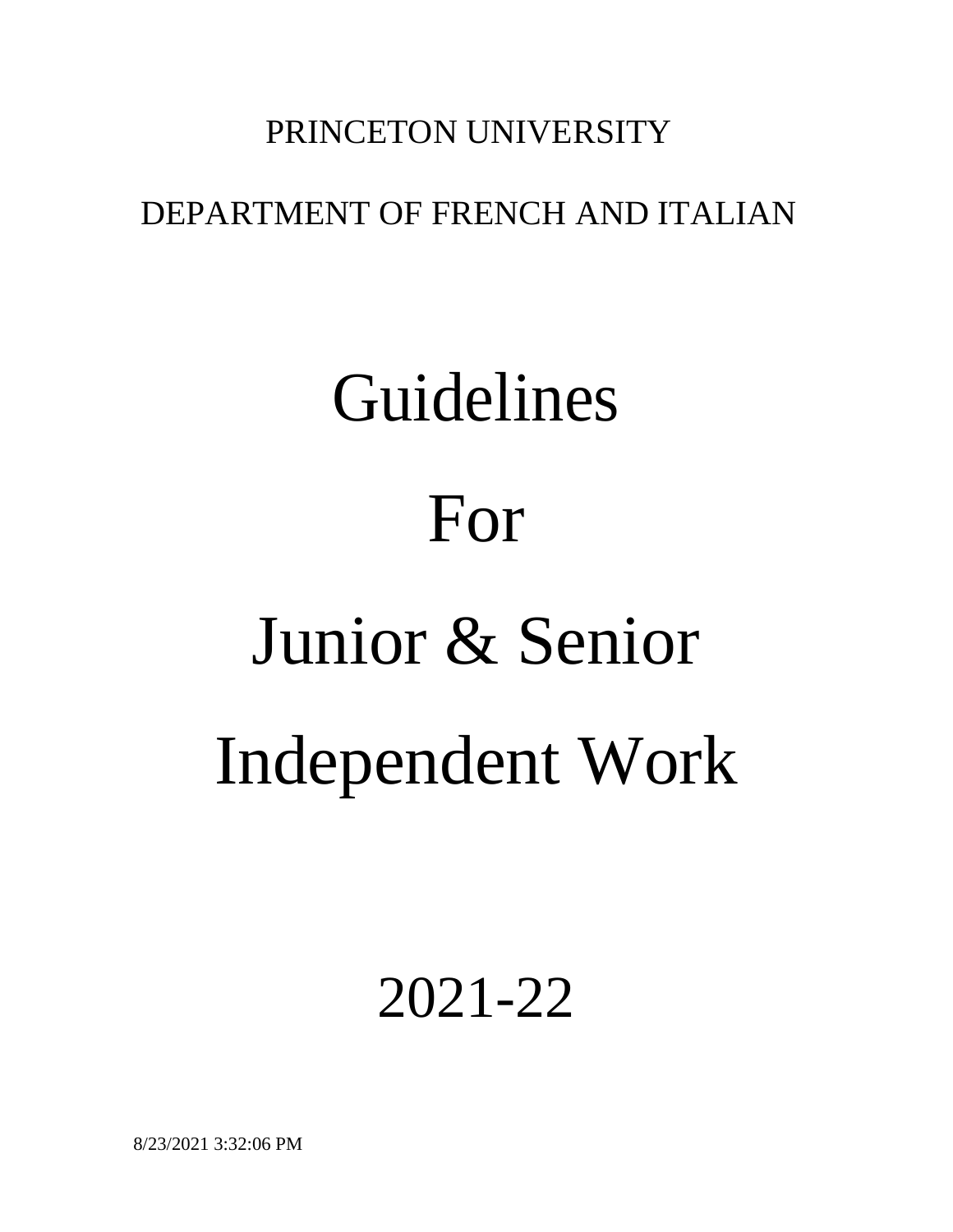# **CONTENTS**

| <b>INTRODUCTION</b>                                             | 2              |
|-----------------------------------------------------------------|----------------|
| 1. GOALS                                                        | 3              |
| 1.1. Independent Work: Goals and Skills                         | 3              |
| 1.2. Junior Papers                                              | $\overline{4}$ |
| 1.3. The Senior Thesis                                          | 5              |
| <b>2. PORTRAIT OF THE DISCIPLINE</b>                            | 6              |
| 2.1. Areas of Concentration                                     | 6              |
| 2.2. Literature and the Humanities                              | $\tau$         |
| 2.3. Other Fields                                               | 8              |
| <b>3. PROCESS AND TIMELINE</b>                                  | 9              |
| 3.1. Junior Papers                                              | 9              |
| 3.2. Senior Thesis                                              | 10             |
| 3.3. Calendar for Departmental Independent Work                 | 11             |
| <b>4. ADVISING AND GRADING</b>                                  | 13             |
| 4.1. Advising                                                   | 13             |
| 4.2. Grading Independent Work                                   | 13             |
| <b>5. ORAL PRESENTATION AND COMPREHENSIVE EXAMINATIONS</b>      | 15             |
| 5.1. The Senior Departmental Examination                        | 15             |
| 5.2. The French Junior Seminar                                  | 15             |
| 5.3. Reading Lists for "Concentration in French and/or Italian" | 16             |
| <b>6. FUNDING</b>                                               | 18             |
| <b>7. OTHER ASSISTANCE</b>                                      | 19             |
| 7.1. Junior Semester/Junior Year Abroad                         | 19             |
| 7.2. Summer Language Study                                      | 19             |
| 7.3. Summer Work Abroad: The "Princeton-in-France" Program      | 20             |
| 7.4. Postgraduate Resources                                     | 20             |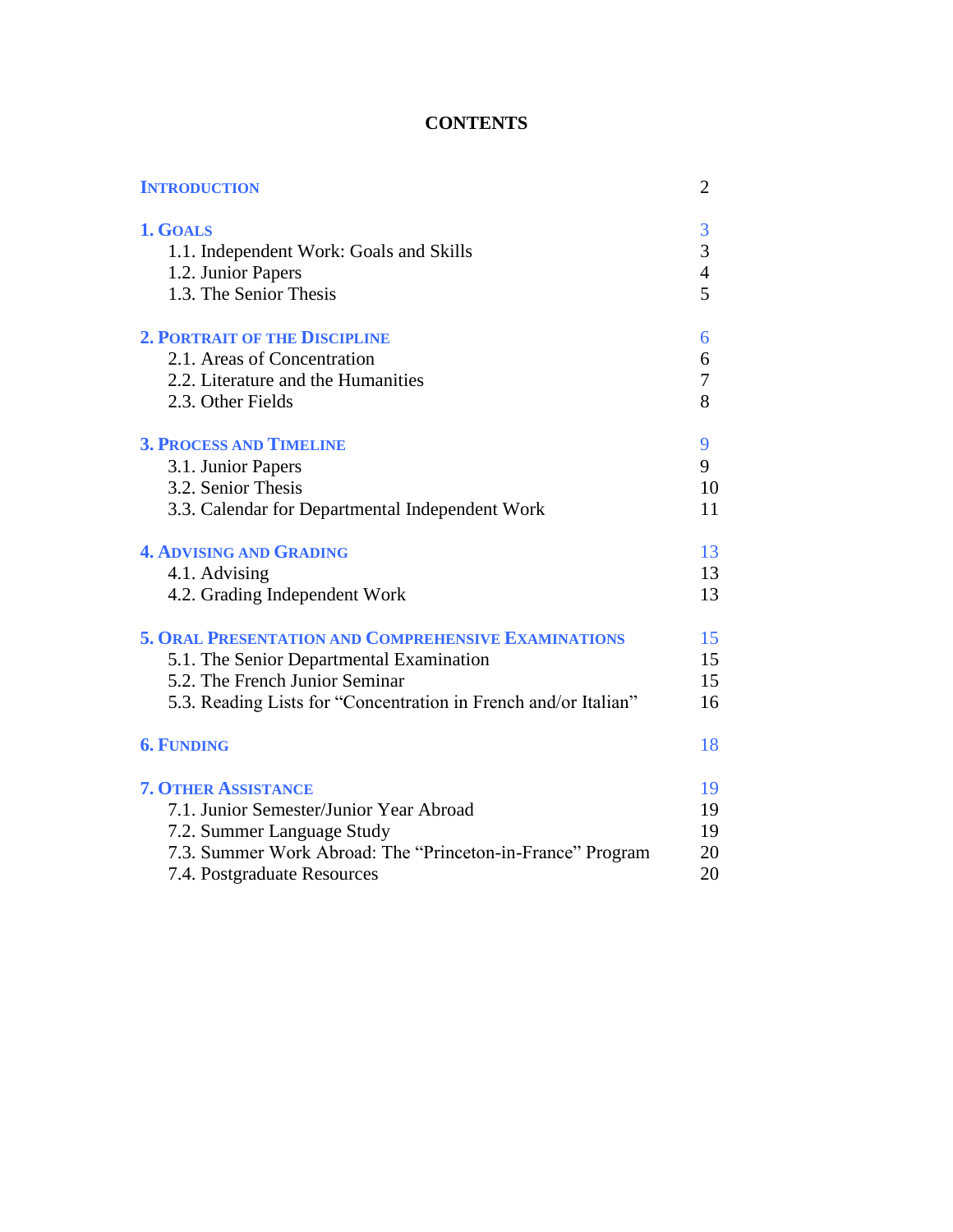# **INTRODUCTION**

Choosing to concentrate in French and Italian – languages spoken by hundreds of millions of people – means embracing and celebrating the wealth of a truly humanist education. In our program, you will encounter the language and rich culture of communities in Europe and far beyond, refining your linguistic and cultural proficiency and exploring the literary, artistic, political, philosophical, and scientific contributions that have had lasting global impact. Whether you wish to become a medical doctor, a financial consultant, or a schoolteacher, your intellectual and analytical potential will be fostered actively in the Department of French and Italian, where you will learn crucial skills in research, writing, close reading, critical analysis, and cultural competency. The size of our department allows faculty to be heavily involved in facilitating each student's achievement of personal, intellectual, and professional goals, and the availability of resources for travel, research, professional development, and creative projects makes these goals all the more attainable. While language acquisition is central to our program, FIT also provides the ideal environment for cultivating your passion for literature, continental philosophy and theory, contemporary politics, cinema and theater studies, history, or your creativity in writing or the performing arts. Our graduates have gone on to pursue a wide range of careers, and their linguistic and cultural fluency has consistently been a determining factor in their success.

These guidelines serve as a supplement to the FIT Undergraduate Handbook. Focused on the specific subject of Independent Work, they detail essential aspects of the most significant element of your undergraduate studies at Princeton University.

In the following pages, you will find what is expected of you and what you should expect while producing three pieces of Independent Work: two Junior Papers and a Senior Thesis. You will find information about the goals of the Independent Work, a portrait of the discipline, which defines the areas of study in the Department of French and Italian, as well as the achievements and challenges of scholarship. Details about the process and timelines for each kind of Independent Work are included, as well as the criteria used by the faculty to evaluate and grade your work. In the final sections of these guidelines, you will find information about the final examinations and the defense of the Senior Thesis, the ultimate step towards graduation from the Department of French and Italian.

A successful piece of Independent Work entails the development of an original set of significant research questions and a compelling thesis, the outlining and execution of a research plan, and the writing and editing of a polished, convincing argument. The faculty and infrastructure of our department will support you in each step of the process.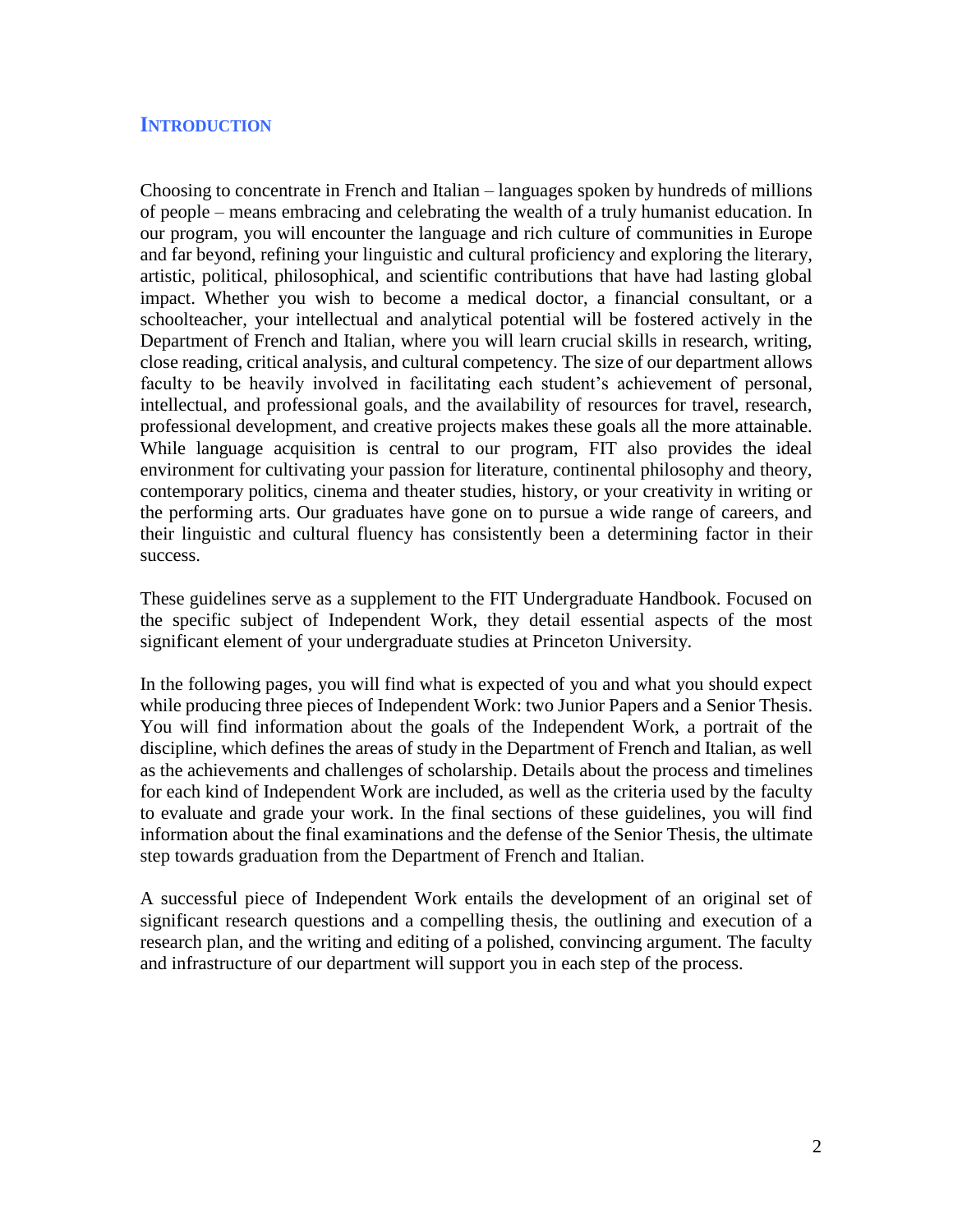# **1. GOALS**

# 1.1.Independent Work: Goals and Skills

Through your work, you will be able to show that you have developed skills specific to your concentration, such as proficiency in the language of your targeted concentration, research skills, mastery of close readings, and analysis of texts or data in the original language and culture. These skills may include identifying an original issue or question, or questioning pre-existing knowledge of a topic or issue, or breaking new ground. You will thus demonstrate your willingness to question or challenge the current boundaries of the discipline, as well as your ability to enrich existing scholarship or establish grounds for new research, for instance by pursuing topics related to new technologies, innovative art forms, etc. You will, in short, be able to show your full potential as a scholar and professional.

As a concentrator in the Department of French and Italian, whether you write on a literary, cultural, socio-political, or artistic topic, you will need to hone the following skills in your Independent Work:

- **Analytical skills.** In great part, this entails showing you can discern all possible ramifications of an issue, and do so with rigor and method. You should be able to anticipate objections against your arguments, illustrate the logic of your reasoning, and express in clear and succinct terms why you have taken a certain position.

- **Research Skills.** This involves finding what has been said about an issue and developing your own response to these existing arguments. Your Independent Work will also provide an opportunity to master research tools, such as databases, cross-referencing tools, etc. Managing data volumes (distinguishing promising leads, cross-referencing findings, identifying essential references and setting aside those too broad or too specific, etc.) can be especially challenging at times, and working on your JP or Thesis will improve your efficiency when sources/data are too abundant or too scarce.

- **Critical skills.** Whether you focus on literary or artistic materials or gravitate towards more empirical data within the fields of history or sociology, you will have the delicate task of finding the balance between objectivity (for instance, avoiding over-reading or unfounded speculations) and subjectivity (where your personal take on the issue is both fundamental to a successful and original critique and risky insofar as it could bias your findings). From a technical standpoint, some safeguards have always proven necessary, such as quoting the text and avoiding paraphrasing. These techniques will help make your work not only sound, but also compelling. Furthermore, writing critically does not mean agreeing with everything that has been written or said on the issue before you, even by the "highest" authorities, nor does it mean preemptively dismissing earlier analyses. The guiding question therefore becomes: What is the best way to respond to preexisting criticism and scholarship?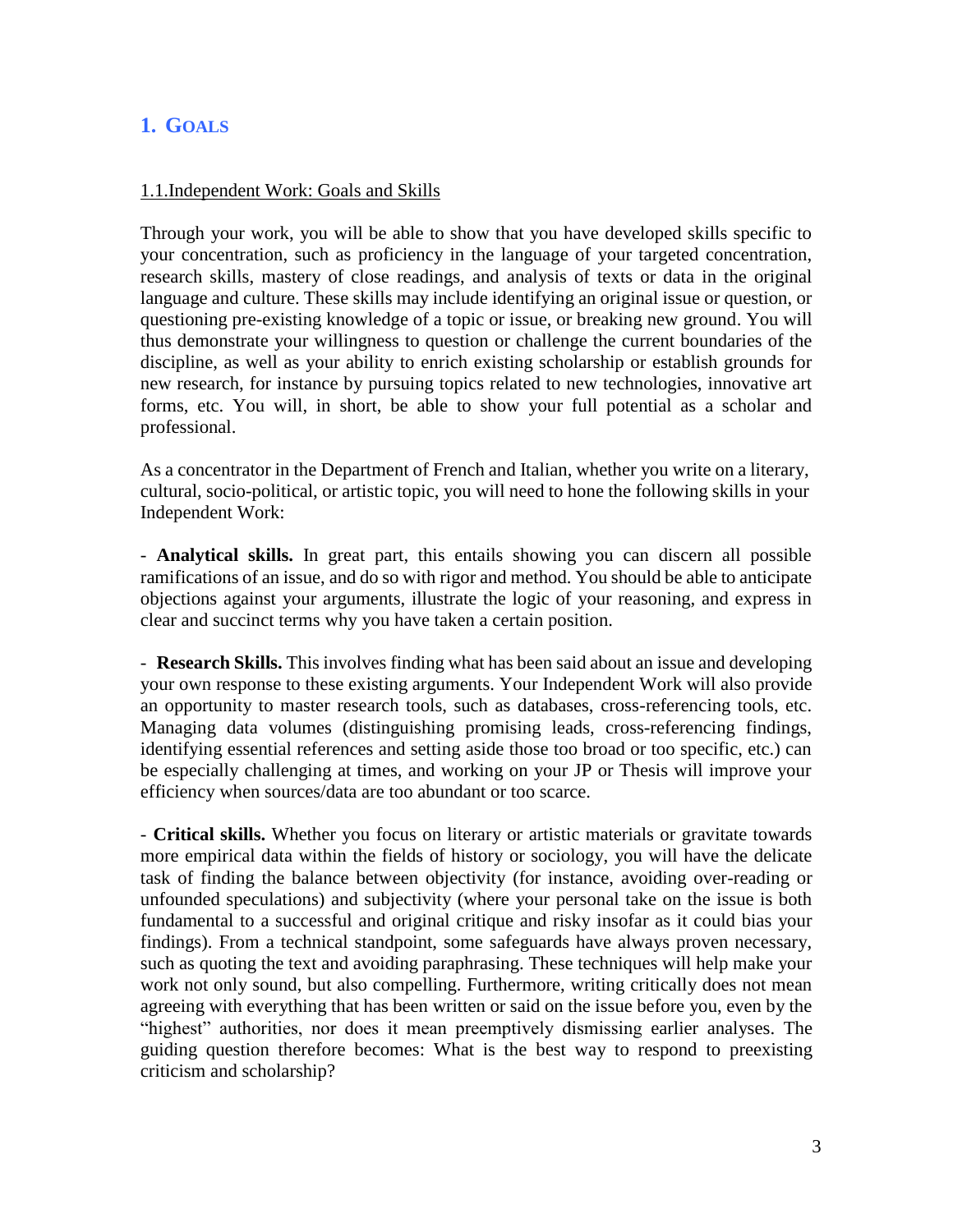- **Writing skills.** Through your Independent Work, you will develop your own voice and style and will learn how best to convey what you mean through writing. The best exercise in achieving this goal will be to write multiple drafts, soliciting feedback from your Adviser and others, and taking seriously the advice they offer. It is also helpful to read the work of scholars you admire and use their writing as a model.

- **Organizational skills.** Because you will be working under the pressure of departmental and university deadlines in addition to your usual coursework, you will need to learn the delicate balance between multi-tasking and more concentrated focus. This requires skills in time management, realistic goal-setting, and basic administrative organization. Writing an Independent Work will refine these skills for organizing your ideas and managing time.

- **Communication skills.** In working with your Adviser, you will learn how to balance diplomacy and assertiveness (e.g. gauging how far you wish to implement your Adviser's advice). This aspect of your work will offer essential insight on how to debate, converse, and share your opinions and findings in a scholarly setting. In addition, you will showcase your communication skills during the final Oral Presentation, which, after the Comprehensive Exams, will give you an opportunity to reflect on your itinerary through the Department and its curriculum. (See Section 5).

# 1.2.Junior Papers

Junior Papers constitute the first form of Independent Work in the Department of French and Italian. More detailed information will be given in the section "3. Process and Timeline".

# 1.2.1.The First Junior Paper (4,000 words)

The first JP constitutes the first step toward a sustained research work and an ambitious writing project. The primary goal is for you to write an extensive yet concise analysis of a well-defined topic, within a limited corpus, which will include both primary and secondary literature. Consider, for instance, the difference in breadth and scope between a project like "Public Space in the Work of Zola," which could be a Ph.D. dissertation topic, and "The Café as a Subversive Public Space in Zola's *Ventre de Paris*," a much more focused topic devoted to a single novel only. The first JP is the venue for developing your skills in close reading, devoting attention to details that you deem pertinent for your argument. Secondary material should be used, but in limited volume.

# 1.2.2.The Second Junior Paper (5,000 – 8,000 words)

Usually undertaken during the Spring semester, the second JP is more ambitious in its breadth and depth. In it, you may consider broader, more comprehensive and conceptual topics (e.g. "Figures of Patience in Dino Buzzati's Short Stories") or you may take a comparative approach (e.g. "Is Sleeping a Humanism? A Study of Albert Camus's *L'Étranger* and Marguerite Duras's *India Song*").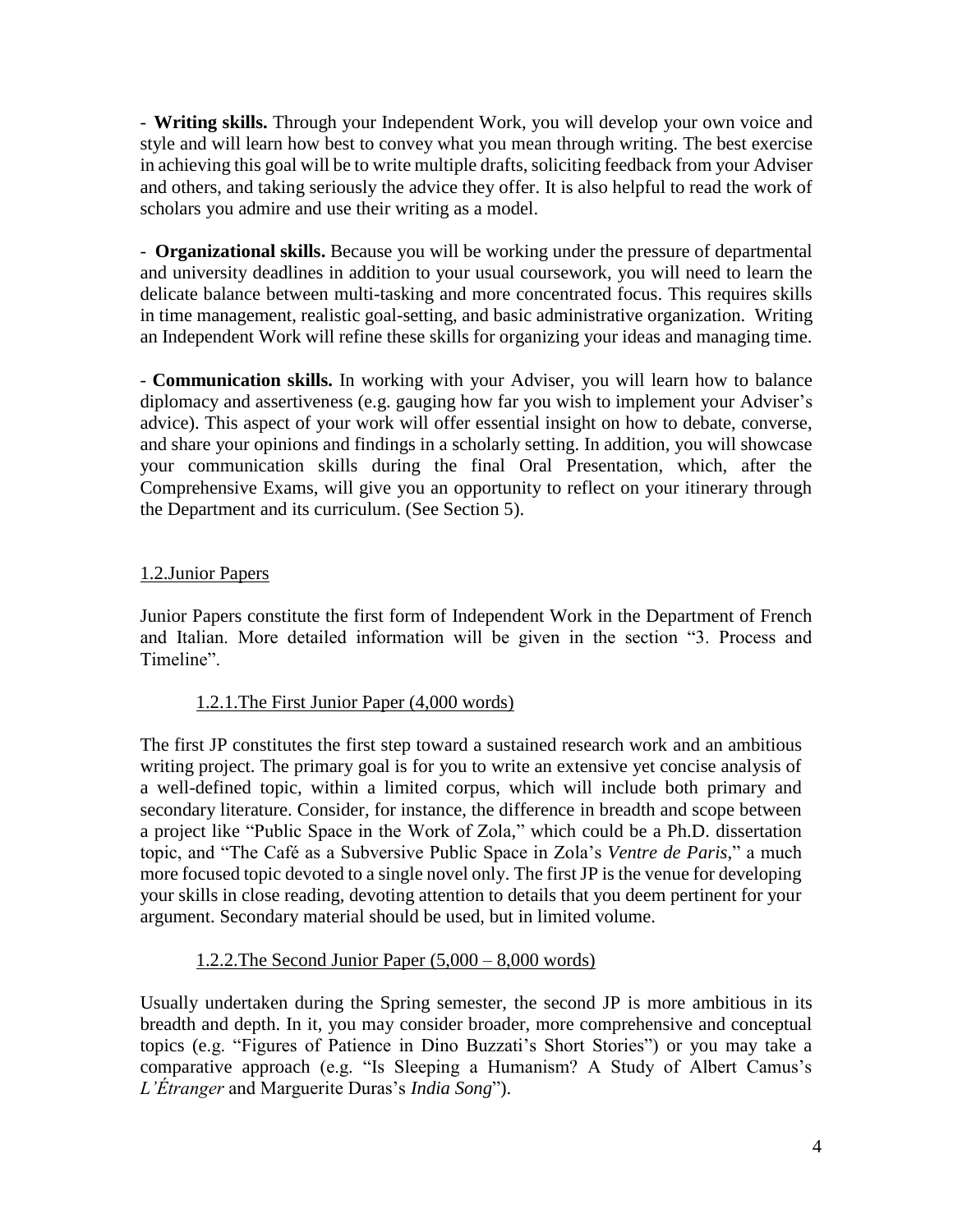# 1.3.The Senior Thesis

Late in your junior year, you will discuss possible areas of interest for the Senior Thesis with the Director of Undergraduate Studies. As the culmination of Independent Work, seniors will write a thesis on an approved topic, with help from a main Adviser and a secondary reader.

Topics chosen in the past have ranged over the whole field of French and Italian studies, from linguistic issues and literary techniques analyzed through close textual focus, to broader conceptual problems or comparative analyses. Students primarily interested in culture and civilization have written on art, political or economic issues, education, and on a variety of social questions. Joint supervision between a FIT professor and a professor from another Department may be arranged for students following track 2 (Concentration in Two Languages, Literatures and Cultures), track 3 (Concentration in Literature and Any Other Related Field), and track 4 (Concentration in Literature and the Creative Arts). The Senior Thesis is a major commitment of a student's time and energy, and the most important determining factor in your choice of a topic should be your willingness to spend many hours immersed in that particular set of texts or problems.

This journey through scholarship and writing will lead you toward your professional future, demonstrating your knowledge of a field and your own vision of it. The Senior Thesis provides not only the opportunity to write on a topic of personal importance to you; it can also serve a pragmatic function, for example as a writing sample for graduate school applications. In each case, at the end of the process, you should be proud to put your name on the project to which you dedicated so much time, thought, and care.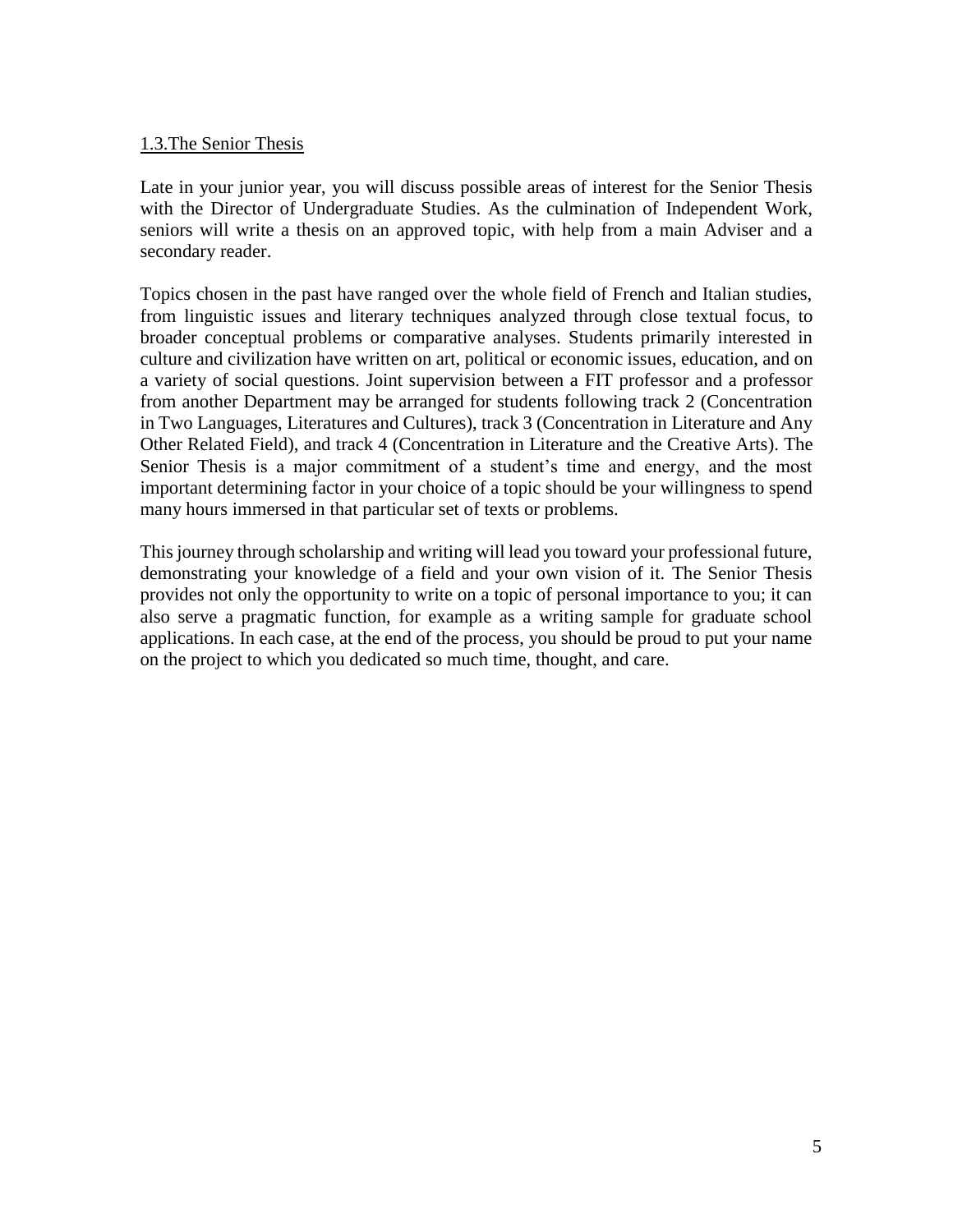# **2. PORTRAIT OF THE DISCIPLINE**

The discipline of French and Italian encompasses a wide range of fields. Depending on the area of concentration, Independent Work will require different methodological approaches and will engage in discussions unique to the subfield of interest.

# 2.1.Areas of Concentration

Through the diversity of courses taught in the Department, which each place a varying emphasis on language, literary history and interpretation, aesthetics and literary theory, or cultural and intellectual history, students are able to pursue courses of study consistent with their individual interests. To complement this individualized approach to students' plans of study, the Department offers **four** distinct tracks within the concentration in French and/or Italian:

**1. Concentration in One Language, Literature and Culture.** Students concentrate in French or Italian. Eight upper-division courses are counted towards concentration. At least five of these must be in the language and subject of concentration. Up to two of the five departmental courses may be taken at the 200-level (but FRE 207 and 208, or ITA 207 and 208, cannot both be counted). Up to three of the eight may be cognate courses approved by the Director of Undergraduate Studies (DUS) and drawn from other sections of the Department or from other humanities and social science subjects.

**2. Concentration in Two Languages, Literatures and Cultures.** Students intending to combine work in French or Italian with another language, civilization, and culture normally take a minimum of eight upper-division courses: five in French or Italian (one of which may be a cognate), three in the other relevant language. Up to two of the five departmental courses may be taken at the 200-level (but FRE 207 and 208, or ITA 207 and 208, cannot both be counted). The first language of concentration must be either French or Italian.

**3. Concentration in Literature and Any Other Related Field.** Students intending to combine work in French or Italian and another related field normally take a minimum of eight upper-division courses: five in the relevant language and literature (one of which may be a cognate), and three in the other field. For example, students specializing in French or Italian and History, Politics, or Art and Archaeology, might take appropriate courses in those Departments, such as HIS 345, 350, 351, or 365, POL 371, 372, or 381, or ART 319, 320, or 333. Up to two of the five departmental courses may be taken at the 200-level (but FRE 207 and 208, or ITA 207 and 208, cannot both be counted).

**4. Concentration in Literature and the Creative Arts.** This track is designed for students wishing to combine work in French or Italian and a creative art, such as theater, music, dance, painting, film, and creative writing. Upon approval by the Director of Undergraduate Studies, the student would normally take a minimum of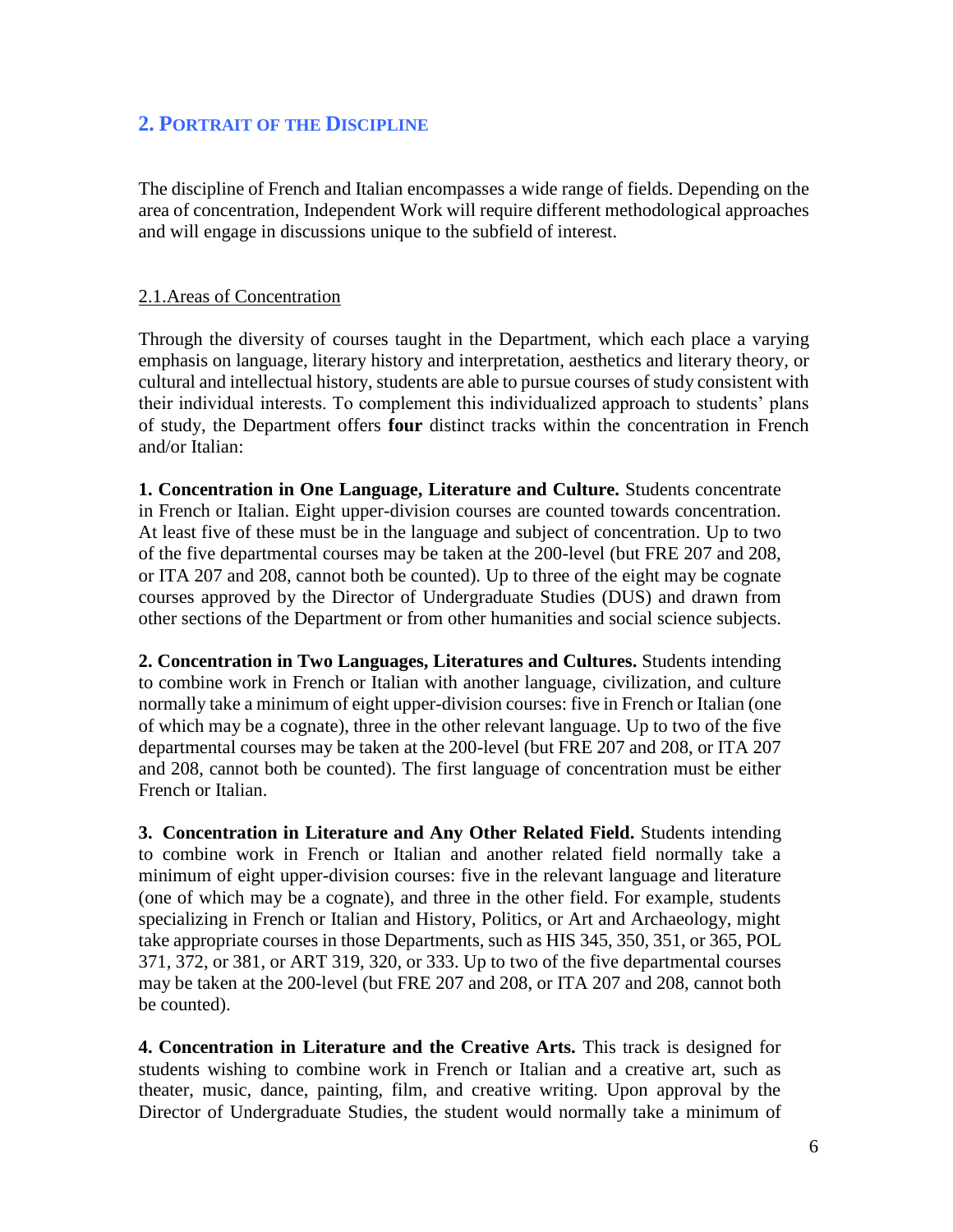eight upper-division courses: five in the relevant language and literature and three in the field related to the art of interest. Up to two of the five departmental courses may be taken at the 200-level (but FRE 207 and 208, or ITA 207 and 208, cannot both be counted). In some cases, an original work of creation (paintings, prose, or poetry…), or of performance (theatre…), may substitute for the Senior Thesis, but not for one of the two Junior Papers. If students decide to substitute a creative work for the senior thesis, they will also be required to submit a substantial critical work of at least 6,000, but no more than 10,000 words (25-35 pages), in which they will position and discuss their creative work in relation to the historical and cultural context of the language in question. The creative portion of the thesis must also have an obvious French, Francophone, or Italian cultural component, approved in advance by your advisor.

# **IMPORTANT NOTE: Any upper-level course taught in English will require all written work to be completed in French or Italian in order to count toward the concentration.**

# **IMPORTANT NOTE TO OTHER DEPARTMENTS AND PROGRAMS REGARDING CROSS LISTING:**

Courses taught in other departments may be considered for cross-listing with FIT (FRE or ITA) if they meet the following minimal requirements:

1) Concentrators and certificate students from the Department of French and Italian must read French or Italian works (depending on the course listing: FRE or ITA) in the original language when texts are readily available.

2) French and Italian concentrators and certificate students must complete all written work in French or Italian (again, depending on the listing, FRE or ITA).

3) FIT classes are generally conducted in French or Italian. It is highly desirable that students should have an occasion to speak and hear the foreign language in cross-listed courses, so every effort should be made, within practical limits, to create this opportunity, for instance by organizing a FRE or ITA precept whenever enrollments permit.

4) A significant portion of the reading assignments must be in French or Italian for the course to qualify for cross-listing.

5) The following language should appear on both the course worksheet (which is posted on the Registrar's Course Offerings website) and on the syllabus: "Concentrators and certificate students from the Department of French and Italian must read French or Italian texts in the original language when available. They are also expected to complete all formal written work in French or Italian."

# 2.2.Literature and the Humanities

The field of literary studies has evolved over centuries, altered by the arrival of new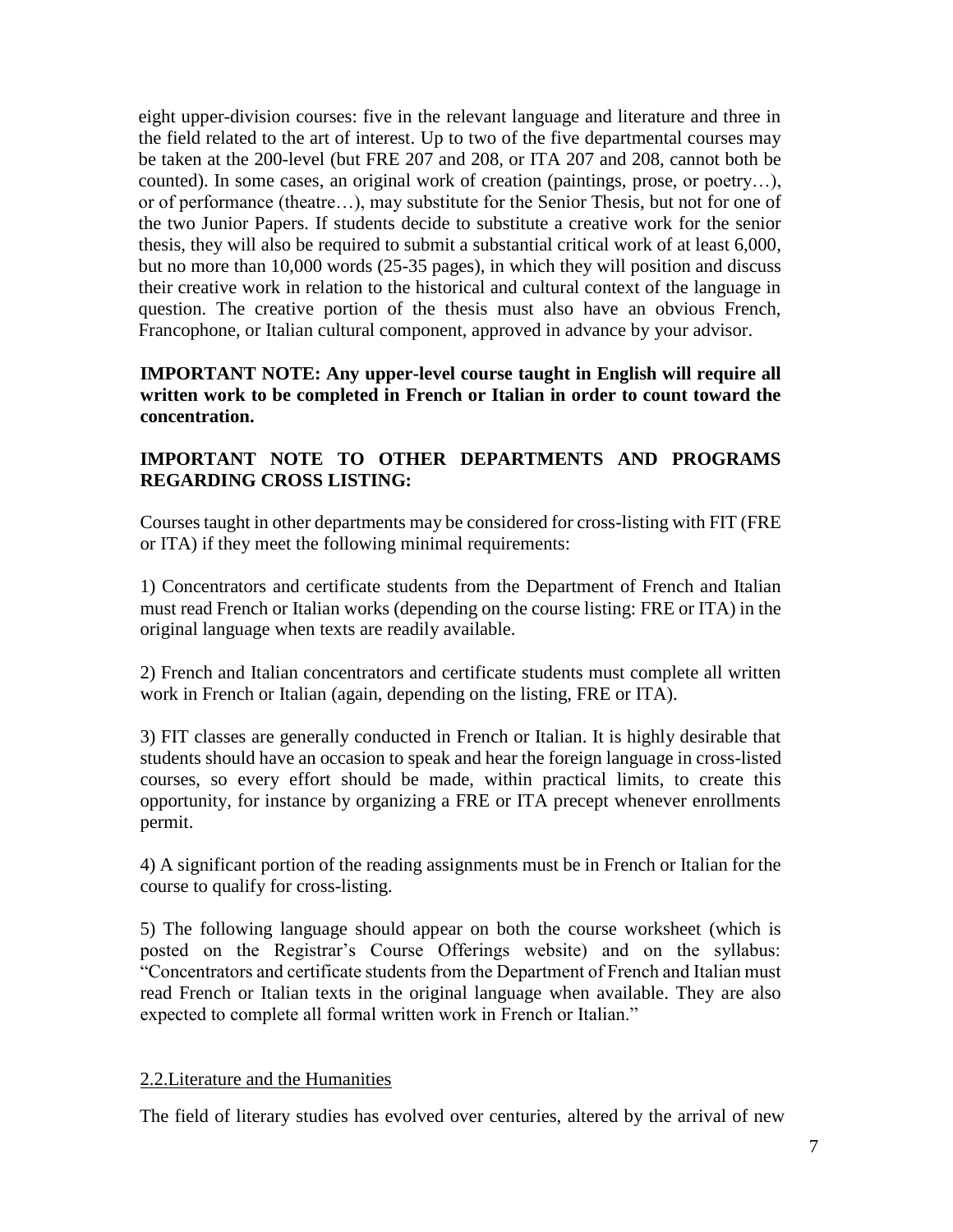media forms or access to external influences, or the political and contingencies that arise in any era, sometimes suddenly and sometimes incrementally. Examples of relatively new fields that have changed the way we read literary texts include gender and sexuality studies, postcolonial studies, critical race studies, environmental or medical humanities, and so on. Burgeoning fields like these bring new light to textual interpretation, but they also may present certain challenges. For instance, one should consider the risk of overestimating the political dimension of a text and underestimating its aesthetics, or one should take into account the hazards of anachronism while using modern approaches to interpret older texts (e.g. Dante's Feminism, Post-Colonial Rousseau, etc.). The Independent Work provides an opportunity to experience this dynamism firsthand and to face the difficulties that arise when using an interdisciplinary, transhistorical approach.

# 2.3.Other Fields

In addition to literature, the Department of French and Italian is committed to generating and fostering interest in major issues pertaining to French and Italian societies, such as immigration, national identity, the European Union, the economy, the evolution of agriculture and gastronomy, etc. As previously mentioned, many of the skills used in analyzing a text will be equally applicable to these other fields. Within the framework of a department specialized in language and culture, you will approach these disciplines from a qualitative standpoint, rather than a quantitative one, although the latter is not to be excluded (and may actually be necessary in some cases, such as sociological or economical studies).

For more information about topics and methods that students before you have chosen for their thesis, refer to the archive of Senior Theses maintained by the Department.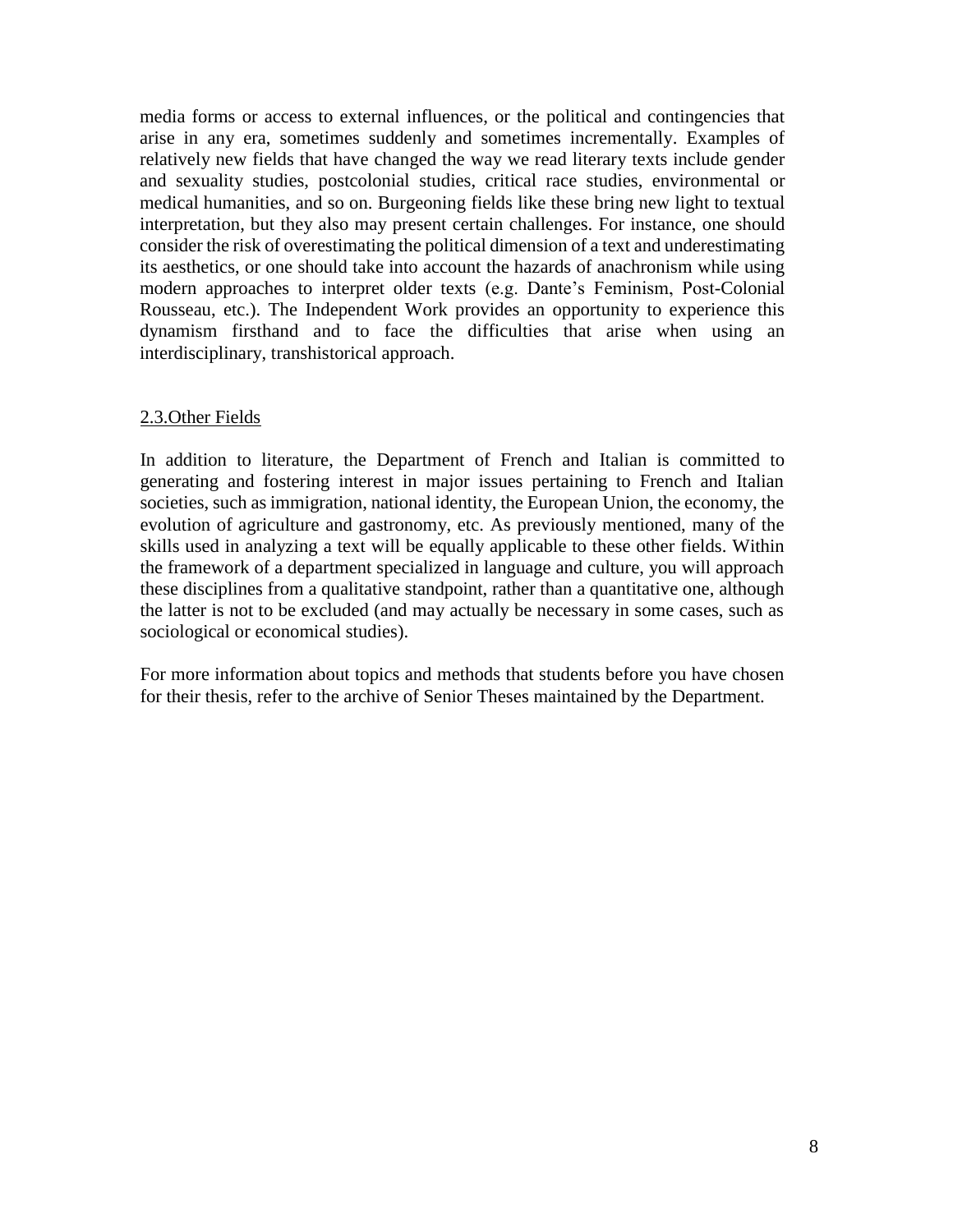# **3. PROCESS AND TIMELINE**

Meeting deadlines is not only an academic necessity (in the interest of both student and Adviser), but also a crucial professional skill. While writing your Independent Work, you will develop the aptitude for managing time and organizing your own deadlines at each phase of the work: choosing a topic, conducting preliminary research, drafting bibliographies and outlines, etc.

Summertime may prove to be a very important and useful period for you to advance in your Independent Work. It is a good time to start narrowing down topics and prepare a preliminary bibliography.

For Senior Theses, it will be imperative when fall arrives to begin writing as soon as possible. Feedback is most useful when your Adviser has something concrete to work with and knows precisely what kind of guidance you need. For this reason, it is essential to be prepared with a set of specific questions with you meet your Adviser. To help students get started on their thesis and foster their development, the Department offers a Senior Thesis Writers Group, led by an advanced graduate student in the Department under the supervision of the Director of Undergraduate Studies.

# 3.1.Junior Papers

Upon entering the Department – and in all cases no later than spring of the sophomore year – students should discuss their likely area of interest with the Director of Undergraduate Studies in order to make the assignment of Junior Advisers as accurate as possible. The Adviser will be assigned at the beginning of junior year. Students should get in touch with their Junior Adviser and plan regular meetings. In consultation with their Adviser, students will also choose the language in which they will draft their paper. **Responsibility for making and keeping these arrangements falls on the student.**

The first Junior Paper, written in the fall semester, should be about 4,000 words. The second Junior Paper, written in the spring semester, should be between 5,000 and 8,000 words. Both Junior Papers may be written in English, in which case a three-page summary in French or Italian must be provided. If the paper is written in French or Italian, a three-page (doublespaced) summary in English is required. **Failure to submit the summary with the Junior Paper at the time it is submitted will result in a penalty, i.e. a lower grade.**

# **It is strongly advisable that students following tracks 2, 3, or 4 write one Junior Paper in one of their two subjects of concentration, and one in the other.**

In preparing their papers, students should conform to the principles specified in the University's instructions for the writing of essays. **Under no circumstance should work be plagiarized.** You should refer to ["Academic Integrity at Princeton"](https://odoc.princeton.edu/sites/odoc/files/950045_AcademicIntegrity2018-19_FINAL_PDF.pdf) and pay special attention to questions of plagiarism and of acknowledging and citing sources. **Failure to comply with those regulations may lead to a low, or lower, grade – even to suspension or expulsion**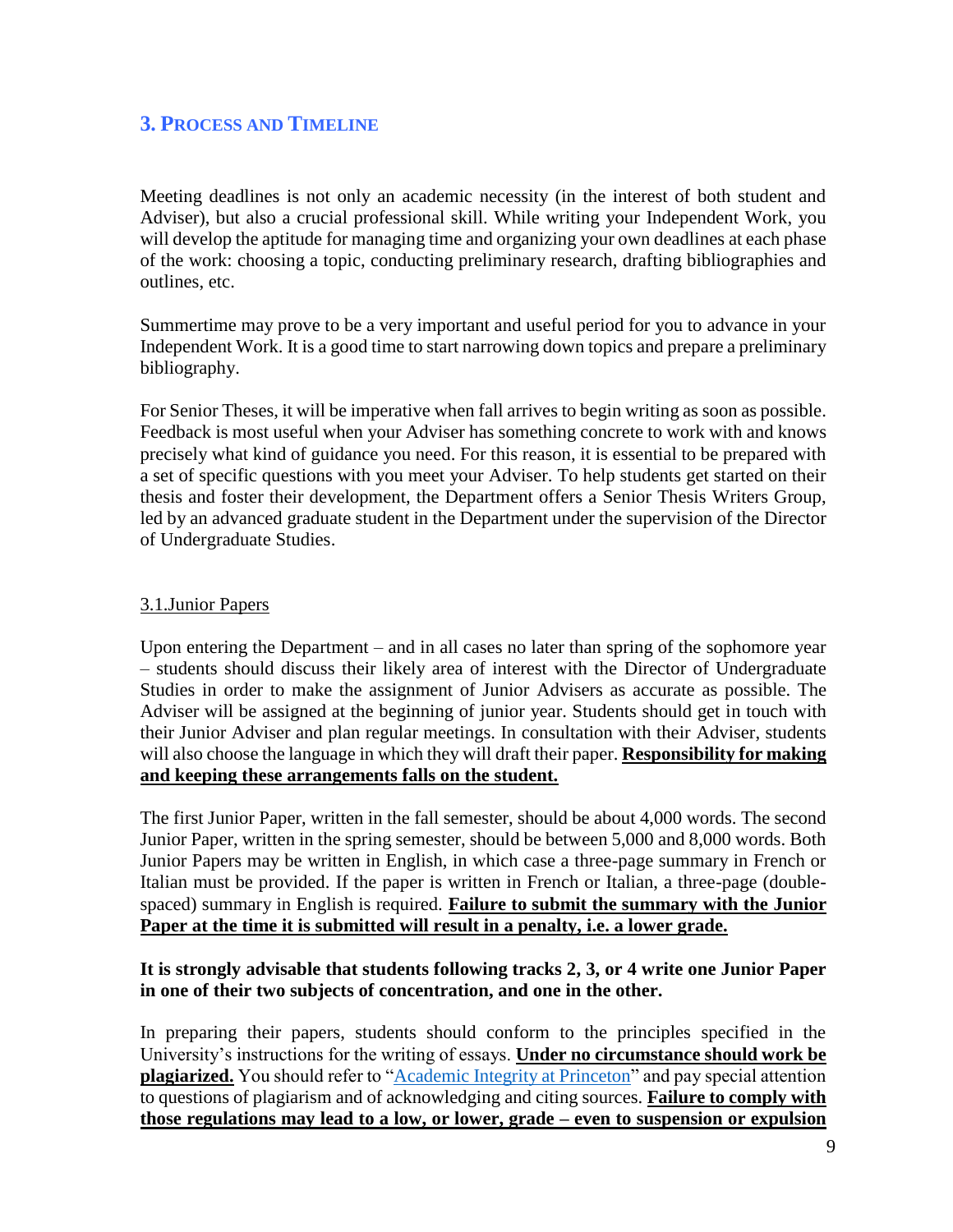**from the University.** The editorial style should consistently follow either the *Modern Language Association Handbook* or *The Chicago Manual of Style*.

# 3.2.Senior Thesis

Late in their junior year, students will discuss possible areas of interest with the Director of Undergraduate Studies. As the culmination of their Independent Work, seniors will write a thesis on an approved topic under the guidance of an Adviser and a second reader.

As with JPs, Students should get in touch with their Senior Adviser and plan regular meetings. In consultation with their Adviser, they will also choose the language in which the thesis will be written. **Responsibility for making and keeping these arrangements falls on the student.**

There are obvious advantages to choosing a topic early. Limited resources are available to assist students with the costs of Senior Thesis research, including over the summer.

The first step in senior Independent Work is to construct a working bibliography of primary and secondary materials. Early attention to the bibliography is of special importance when materials are not available in Firestone Library. In that case, a faculty member (generally one of the thesis Advisers) will need to certify the need for such materials so they can either be acquired by the library or loaned to it.

Senior theses should not exceed 20,000 words, nor should they fall below 15,000 words. Longer theses are not always better ones. Students should note that it often takes longer to write a good short thesis than a long wordy one. For students following Track 4 (Creative Arts), the written component of the Thesis may be comprised between 6,000 and 10,000 words (25-35 pages).

If the thesis is written in English, a three-page (double-spaced) summary in French or Italian must be provided. If the thesis is written in French or Italian, a three-page (double-spaced) summary in English is required. **Failure to submit the summary with the thesis at the time it is submitted will result in a penalty, i.e. a lower grade.**

All sources must be properly acknowledged. Failure to comply with general University rules on the acknowledgement of sources may lead to very serious penalties. **Under no circumstances is plagiarism allowed.** 

Students should discuss their interests and possible topics with the Director of Undergraduate Studies at the earliest opportunity, so as to permit the appointment of an Adviser and a second reader. Students must meet their Advisers **no later than September 28, 2021** of their senior year — but earlier is better. A thesis outline and progress report, initialed by the Adviser, must be submitted to the Undergraduate Administrator and Director of Undergraduate Studies by **October 29, 2021**.

Two copies of the thesis, **signed at the end of the final chapter**, must be submitted by the due date. Failure to submit **both copies** by the due date may lead to a low, or lower, grade.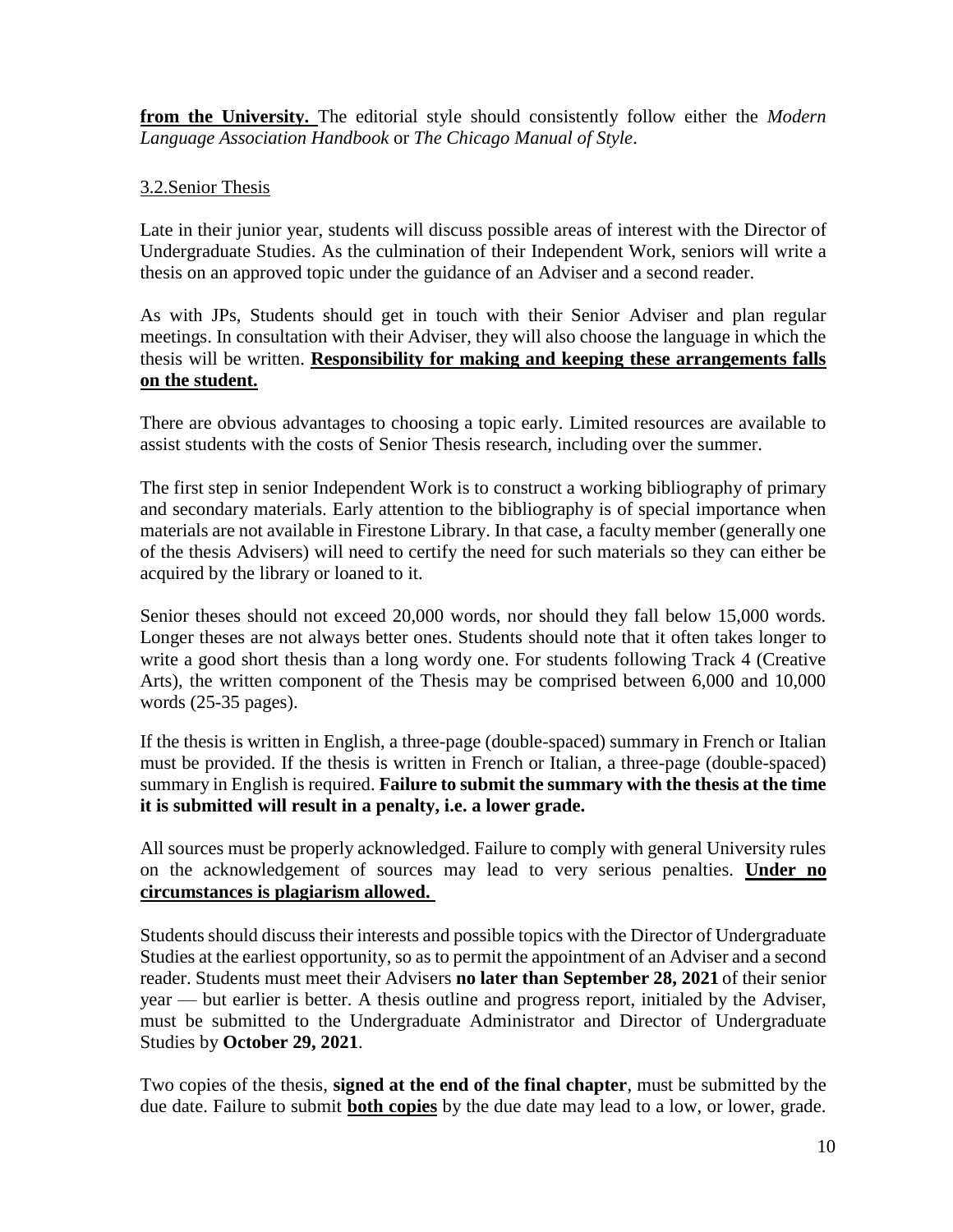The first copy, softbound, will be returned to you on Class Day; the second one, a PDF electronic version, should also be sent to the Department Undergraduate Administrator. An electronic copy is also required to be uploaded into Thesis Central by the student.

# 3.3.Calendar for Departmental Independent Work

All Independent Work must be submitted to the Department Office, East Pyne 303, no later than **4:00 PM** on the specified date.

Exceptions and extensions for Independent Work cannot be granted by an Adviser; they must be approved by the Director of Undergraduate Studies in consultation with a student's residential college Dean. All requests for extensions for medical reasons must include a letter from a doctor or Dean. Requests for extensions recommended in consultation with both Advisers must include a letter from the first Adviser.

If an extension is not approved in advance of the departmental deadline, then a late penalty of 1/4 of a letter grade for every 24 hours that a paper is late will be applied, beginning at 4:00 p.m. on the due date.

**You should refer to ["Academic Integrity at Princeton"](https://pr.princeton.edu/pub/integrity/pages/intro/) and pay special attention to questions of acknowledging and citing sources and plagiarism. Failure to comply with those regulations may lead to a low, or lower, grade – even to suspension or expulsion from the University.**

Please see the Sample Calendar on the next page.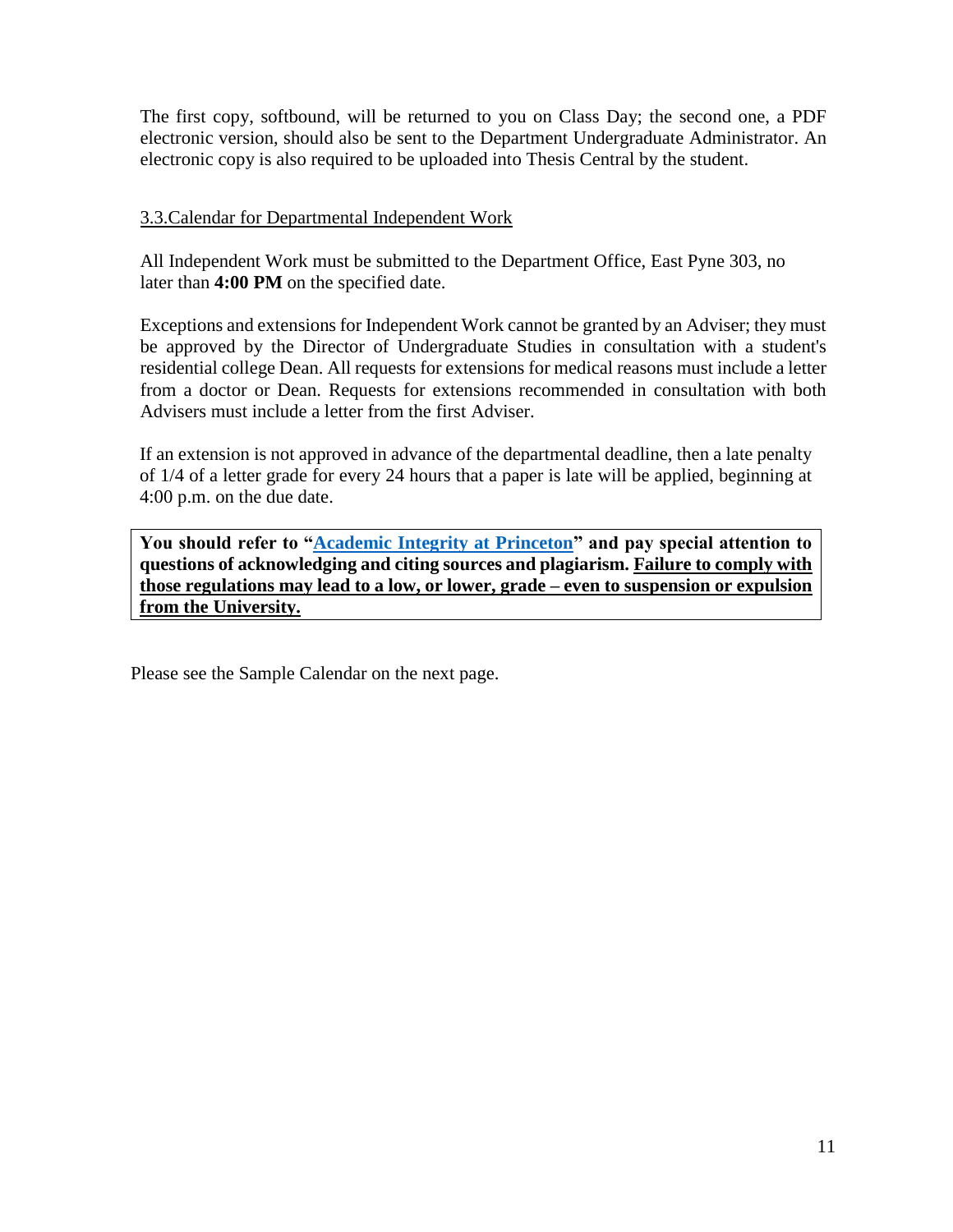# **Sample Calendar**

|                          | <b>Seniors</b>                                                                                                                                                                                                                                                                                                                                                                                                       | <b>Juniors</b>                                                                                                                               |
|--------------------------|----------------------------------------------------------------------------------------------------------------------------------------------------------------------------------------------------------------------------------------------------------------------------------------------------------------------------------------------------------------------------------------------------------------------|----------------------------------------------------------------------------------------------------------------------------------------------|
| Sep. $7 -$ Sep. 28, 2021 | If you have not yet done so,<br>please make an appointment to<br>see your Advisers in order to<br>discuss your Senior Thesis<br>plans and schedule of future<br>meetings.                                                                                                                                                                                                                                            | Please make an appointment to<br>see your Adviser in order to<br>discuss your Junior Paper plans<br>and your schedule of future<br>meetings. |
| Friday, Oct. 29          | Submission<br><b>Thesis</b><br>of<br>the<br>Outline and Progress Report,<br>initialed by 1st Adviser. This<br>should contain a description of<br>your thesis, a summary<br>of<br>research<br>date,<br>and<br>to<br>a<br>preliminary reading list.                                                                                                                                                                    |                                                                                                                                              |
| Friday, Jan. 14, 2022    |                                                                                                                                                                                                                                                                                                                                                                                                                      | Submission of first Junior<br>Paper                                                                                                          |
| Wednesday, Feb. 2        | First chapter (first draft) of thesis, initialed<br>by both Advisers, should be submitted to<br>Undergraduate Administrator and Director<br>of Undergraduate Studies.                                                                                                                                                                                                                                                | Make an appointment to see<br>spring JP Adviser                                                                                              |
| Wednesday, Mar. 2        | Second chapter of thesis, initialed by<br>both Advisers, should be submitted to<br>Undergraduate Administrator and Director<br>of Undergraduate Studies.                                                                                                                                                                                                                                                             |                                                                                                                                              |
| Monday, March 28         | Full draft deadline for thesis, initialed<br>by both Advisers, should be submitted to<br>Undergraduate Administrator and Director<br>of Undergraduate Studies.                                                                                                                                                                                                                                                       |                                                                                                                                              |
| Apr. 4-8                 |                                                                                                                                                                                                                                                                                                                                                                                                                      | Juniors meet the DUS to select<br>Fall Term courses and discuss<br>Thesis<br>Senior<br>topic<br>and<br>assignment of Advisers.               |
| Friday, Apr. 18          | Two copies of Thesis, one softbound and<br>one electronic, due at the Department<br>Office, 303 East Pyne, (an electronic copy<br>must also be uploaded to Thesis Central by<br>the student); the title page must follow the<br>departmental format and the thesis must<br>also be signed on the last page. One<br>softbound copy to be paid for by the<br>department when purchased online from<br>Pequod Printing. |                                                                                                                                              |
| Tuesday, April 26        |                                                                                                                                                                                                                                                                                                                                                                                                                      | Submission of second Junior<br><b>Paper</b>                                                                                                  |
| Wednesday, May 4         | <b>Senior Comps: Written Exam</b>                                                                                                                                                                                                                                                                                                                                                                                    |                                                                                                                                              |
| Thursday, May 5          | <b>Senior Comps: Oral Exam</b>                                                                                                                                                                                                                                                                                                                                                                                       |                                                                                                                                              |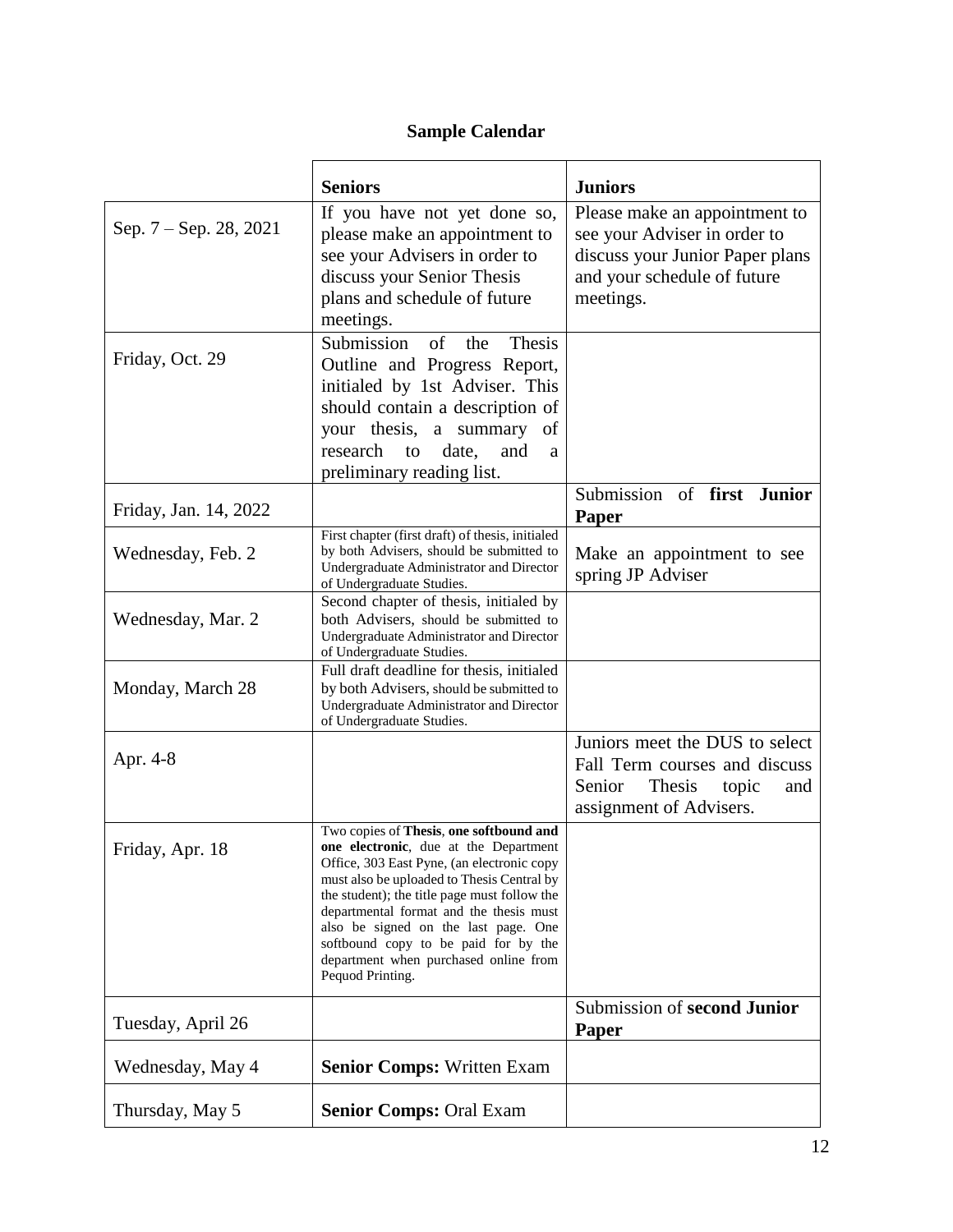# **4. ADVISING AND GRADING**

# 4.1.Advising

For all Independent Work, the relationship with the Adviser is crucial. Students should get in touch with their Junior or Senior Adviser and plan regular meetings. **Responsibility for making and keeping these arrangements falls on the student.**

Besides building an intellectual relationship of trust with your Adviser, it is fundamental to establish a process through which you can receive as much feedback as possible. For this, you will need to establish a consistent dynamic of giving written material to your Adviser in timely fashion. The more you give, the more you receive.

Your Adviser is a professional and is there to assist you. In the end, however, it is your work, and you are responsible for it.

# 4.2.Grading Independent Work

A paper in the **A range** demonstrates a high degree of mastery over the fundamentals of academic writing; it advances a relevant, arguable thesis; establishes a clear motive to suggest why the thesis is original or worthwhile; employs a logical and progressive structure; analyzes evidence insightfully and in depth; draws from well-chosen sources; achieves an excellent balance between synthesis of existing arguments and original analysis; and is written in a clear, sophisticated style.

A **B-range** paper resembles an A-range paper in some ways, but exhibits a vague, uninteresting, or inconsistently argued thesis; establishes a functional but unsubstantial motive for its existence; employs a generally logical but somewhat disorganized or undeveloped structure; includes well-chosen but sometimes unanalyzed and undigested evidence; uses sources in a correct but limited fashion; suffers from an imbalance between analysis and personal commentary; shows occasional use of paraphrasing; or is written in an unsophisticated or grammatically problematic style.

A **C-range** paper resembles a B-range paper in some ways, but also features a confusing, simple, or descriptive thesis; provides only a simplistic motive or none at all; lacks a coherent structure; fails to present sufficient evidence, or presents evidence that is insufficiently analyzed; drops in sources without properly contextualizing or citing them; and is written in a generally unclear, simplistic, or technically flawed style.

A **D** paper (there is no D+ or D- at Princeton) resembles a C-range paper but includes a purely descriptive or obvious thesis; lacks a motive; displays an unfocused, confusing, or rambling structure; and draws on little analyzed evidence and sources. A D paper has trouble engaging with the assignment and may not show awareness of the conventions of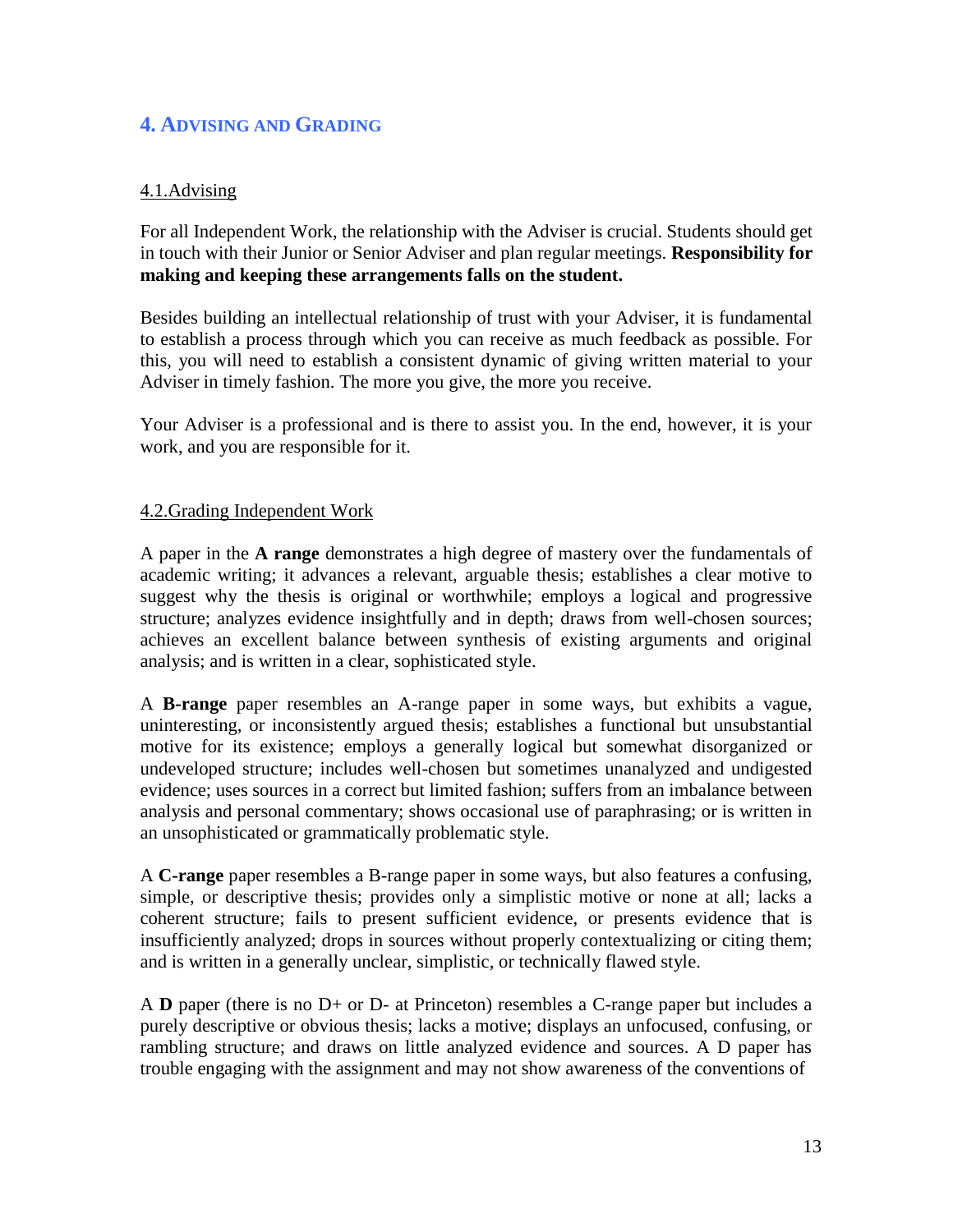academic discourse and style. It does, however, show signs of *attempting* to engage with the issues, topics, and sources of the assignment.

An **F** paper is similar to a D paper but is significantly shorter than the assigned length and addresses the assignment superficially or not at all.

# *A Note About Grading the Senior Thesis*

Criteria for grading a Senior Thesis are essentially similar to those used for Junior Papers, but obviously on a much larger scale. The questions of structure are especially magnified (e.g. divisions in chapters, balance from chapter to chapter, etc.).

Senior theses are graded independently by two readers: the principal Adviser, and the Second Reader. If a student feels he or she has been unfairly graded, he or she may ask the Director of Undergraduate Studies to appoint a third reader. The Director of Undergraduate Studies will decide whether to appoint such a reader. The third reader's grade is final. In the event that the two Advisers cannot agree on a grade, they should request a third reader, appointed by the Director of Undergraduate Studies. The third reader's decision is final.

The minimum grade required for the senior thesis is "C-".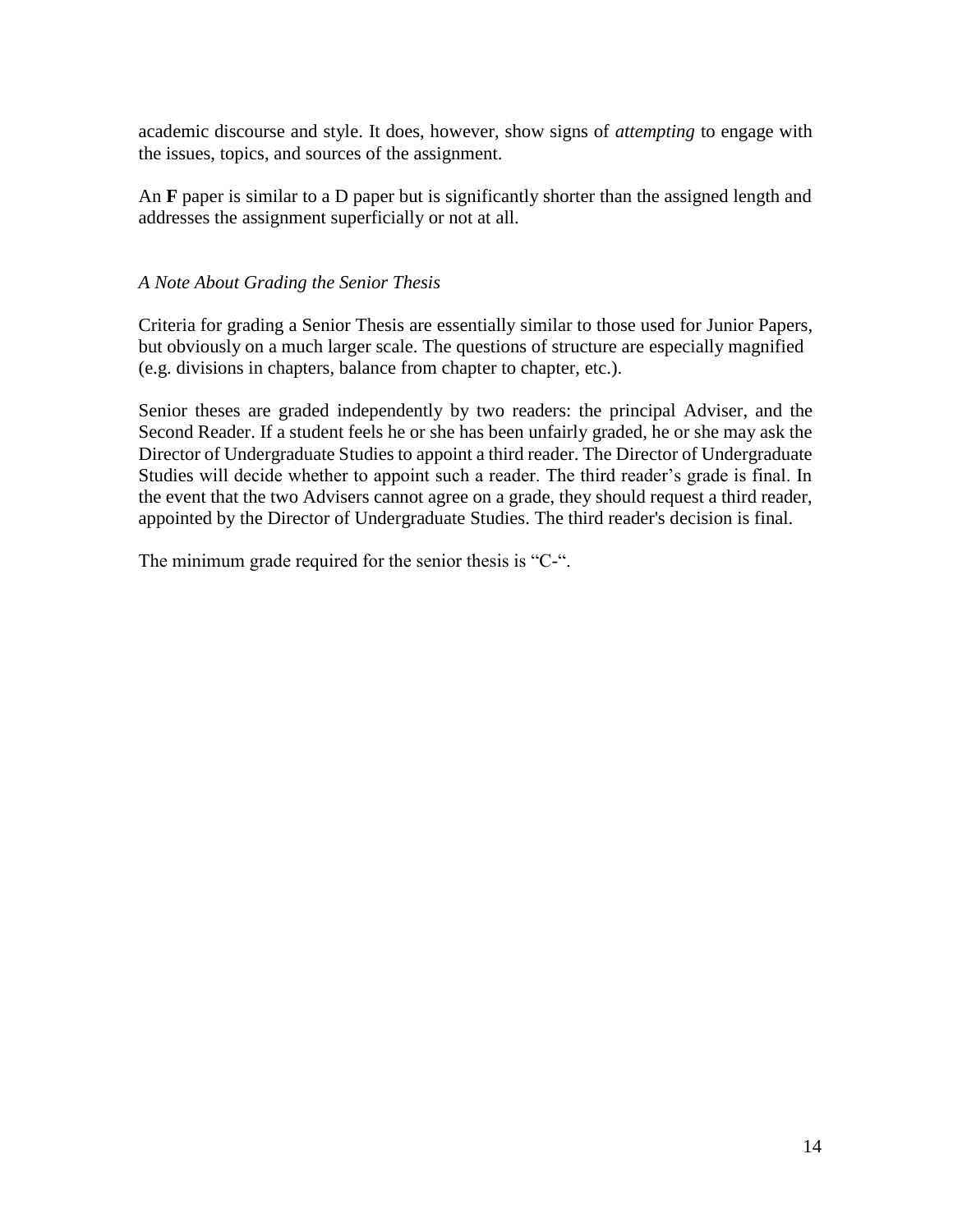# **5. ORAL PRESENTATION AND COMPREHENSIVE EXAMINATIONS**

# 5.1The Senior Departmental Examination

The Examination (known as "Comps", or Comprehensive Examination), taken in May, is designed to test aspects of the student's entire program of study in the Department. A list of required and recommended readings is provided for each of the languages and literatures taught in the Department; it is meant to guide students in preparing for the examination.

The format of the examination is as follows:

#### Part I. Written Component (3 hours, in class)

*In order to better prepare for this portion of the "Comps," students are* **strongly encouraged** *to include either FRE 307 or ITA 307 in their departmental coursework. For French concentrators in the classes of 2021 and beyond, the French Junior Seminar (FRE 398) is mandatory.*

A) Sight Translation: This exercise will consist of the translation of a short prose text from French or Italian into English. The resulting translation should reflect the linguistic command and stylistic sophistication expected from a reasonably proficient speaker of French or Italian.

B) Essay: Written in the language of specialization. Students will choose one topic out of three culture/literature questions. Topics will be based on the Reading Lists and the course offerings.

# **Computers are not allowed. This is a closed-books examination, but a bilingual dictionary, without a grammar section, is permitted.**

# Part II. Oral Presentation (30 minutes)

A brief (10-15 minutes) oral presentation, in the language of concentration (French or Italian), followed by a discussion. The content of the presentation will be determined and prepared by the student in coordination with their Adviser, and may reflect any aspect of the student's own general intellectual and academic experience in the Department. It may therefore stem from the Senior Thesis, but also largely refer to the overall course of study achieved in the subject of concentration. The presentation should **NOT** be an *explication de texte* or close reading. The examining committee will be constituted by at least two permanent faculty of each section.

#### 5.2.The French Junior Seminar

For concentrators in French in the classes of 2021 and beyond, the Junior Seminar (FRE 398) is mandatory. The course initiates students to scholarship relative to various fields and teaches a variety of theories and methodologies reflective of the diversity of French studies. It teaches literary approach based on poetics, semiotics, philosophy, psychoanalysis, history, and so forth. Furthermore, it introduces a theoretical agenda that reflects the evolution of French Studies over the last decades: gender studies, postcolonialism, media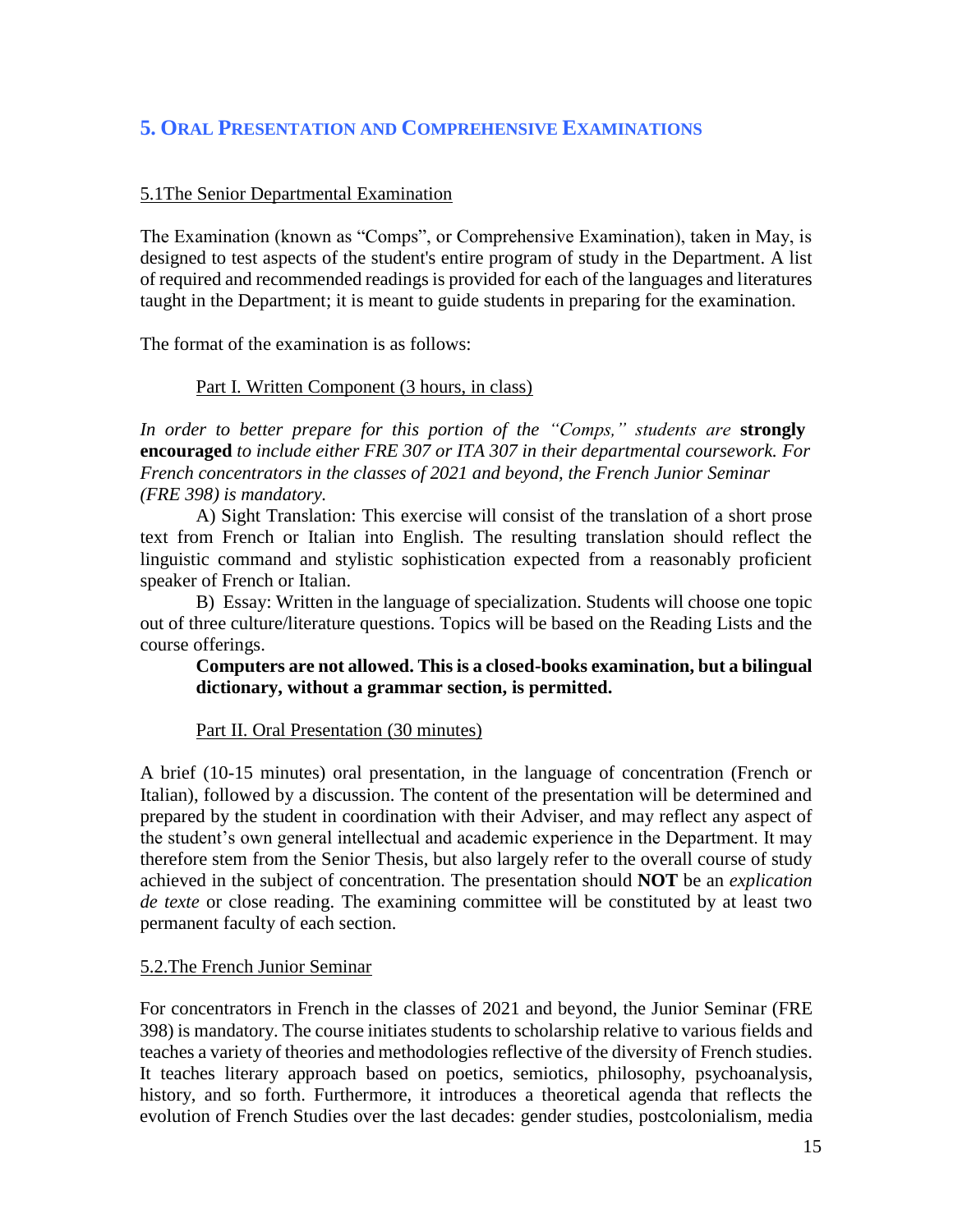studies, literature and science, literature and law, digital humanities, animal studies, performance theory, etc.

In addition, the seminar includes a number of workshops and assignments that provide direct, practical introduction to, and practice of, fundamental elements used in the composition of an Independent Work (e.g. choice of a topic, argumentation, etc.), as well as major skills such as translation.

The Junior Seminar is usually taught in the Fall semester. If a student is abroad and cannot take it, s/he can take it in their senior year.

# *A Note About Grading the Comps*

Comprehensive examinations are graded by two faculty members. In case of significant disparity, the Director of Undergraduate Studies will appoint a third reader, whose judgment will be final.

Regarding grading, both form and content will be taken into account. On the side of form, grammatical accuracy, syntactic fluidity, and idiomatic quality of the writing are graded, although this portion of the grade is not the most significant. On the side of content, graders will take into consideration each student's ability to address with clarity the questions posed in the exam, to develop a coherent argument about them, to master pertinent primary sources related to the issues at hand, and to express their personal views about them.

# 5.3.Reading Lists for "Concentration in French and/or Italian"

Students who have taken courses across a broad range of historical periods can expect to have read and studied many of the books on the Reading List by their senior year. They are responsible for reading all the books on the relevant list in preparation for the Senior Departmental Examination.

# **French**

Marie de France: *Lais*; Montaigne, *Essais* (selections: Book I, chapter 26; Book I, chapter 28; Book III, chapter 2); Molière, *Le Tartuffe*; Racine, *Phèdre;* Voltaire, *Candide;* Balzac, *Le Père Goriot;* Edmond de Rostand's *Cyrano de Bergerac;* Flaubert, *Madame Bovary;*  Flaubert, *Trois contes;* Proust, *Du Côté de chez Swann* (First Part*: Combray*)*;* Beckett, *En attendant Godot;* Djebar, *L'amour, la fantasia;* Selections of poetry will be provided to students.

# **Italian**

Dante, *Inferno*, ed. Sapegno, Bosco-Reggio; Petrarca, *Il canzoniere*, (Selections<sup>1</sup>) ed. Arducci, Contini; Boccaccio, *Il decamerone*, (Selections<sup>2</sup>) ed. Branca; Machiavelli, *Il principe;* Ariosto, *L'Orlando furioso* (canti I, VII, XXIII: 100-136, XXIV: 1-14, XXXIV, XLI, XLII); Tasso, *Gerusalemme liberata* (canti I, II, XII, XV: 53- 66, XVI); Foscolo, *Le* 

 $\overline{a}$ 

<sup>&</sup>lt;sup>1</sup> Students will not be expected to read these texts in full, but they should be conversant with the texts based on their classwork experience in the courses they have taken (eg. ITA 220, etc.).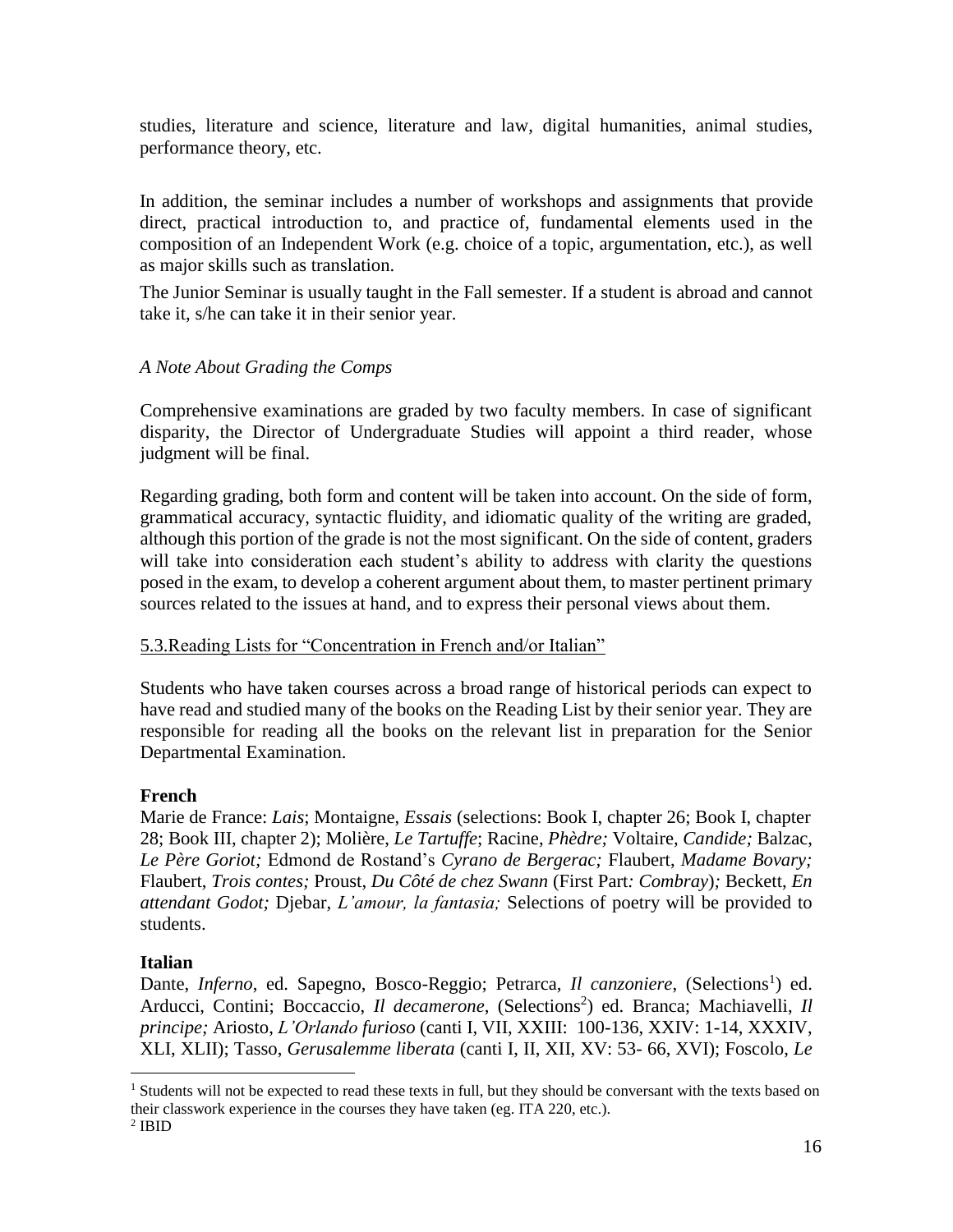*ultime lettere di Jacopo Ortis* and Poetry Selections*;* Leopardi, *I canti*, ed. Whitfield, Gallo & Garboli; Manzoni, *I promessi sposi*, ed. Nardi Getto. Verga, *I Malavoglia;* Svevo, *La coscienza di Zeno;* Pirandello, *Sei personaggi in cerca d'autore;* Montale, *Ossi di seppia;*  Calvino, *I sentieri dei nidi di ragno;* Morante, *L'isola di Arturo;* P. Levi, *Se questo è un uomo*.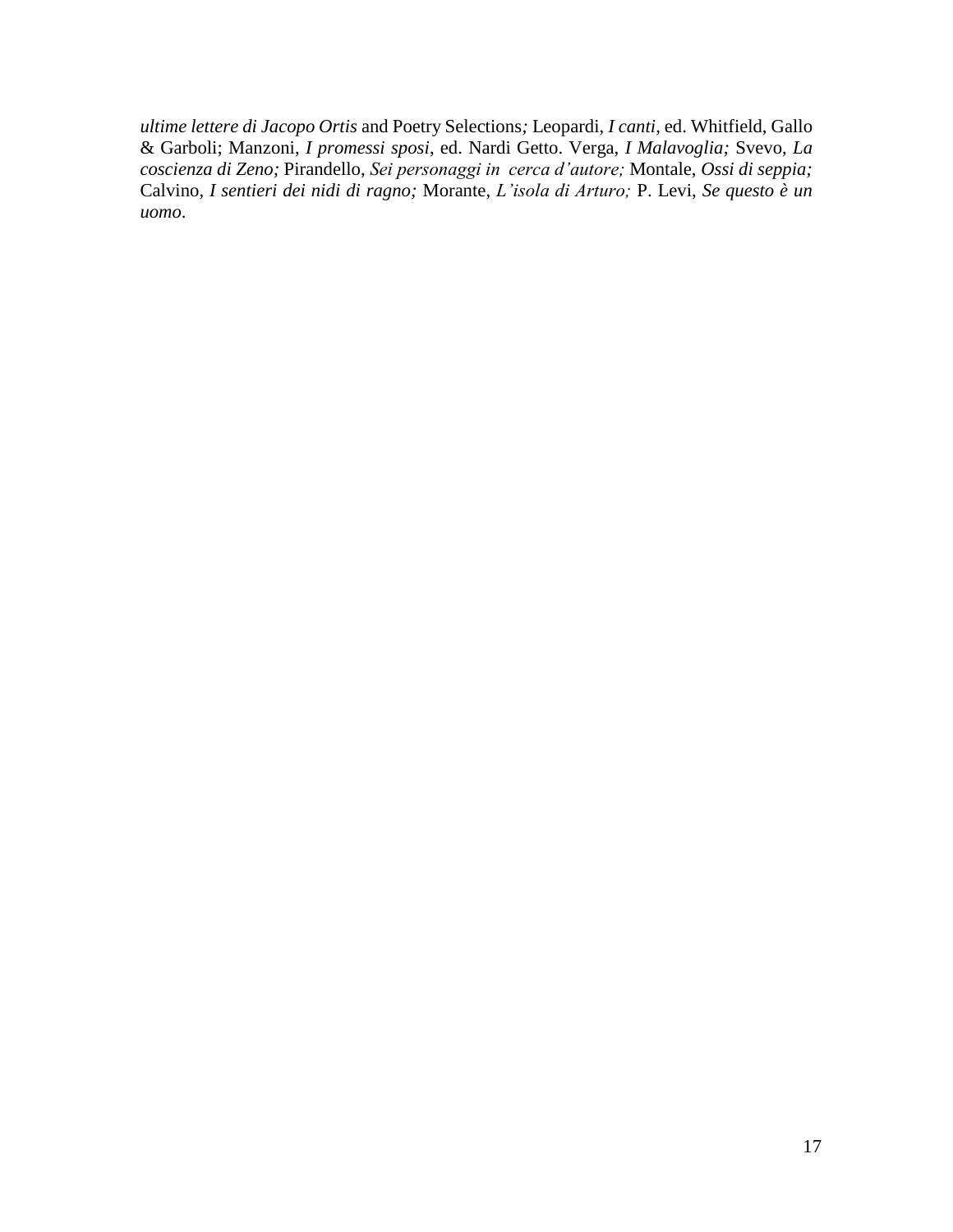# **6. FUNDING**

The Office of the Dean of the College as well as the Department have funds available to help students with costs of research in connection with Independent Work. Please see the Director of Undergraduate Studies as early as possible if you foresee needs of this sort for your own project. Early planning is essential to make the best use of such resources.

Thanks to the generosity of Alfred Foulet and others, the Department of French and Italian is proud to be able to support financially deserving projects by concentrators who wish to conduct research on their Junior Papers and Senior Theses.

The Schwartz Fund, also administered in the Department, sponsors the travel to Italy of students wishing to refine their language skills or to develop independent research projects.

Concentrators interested in obtaining financial support should submit to the Director of Undergraduate Studies, using the S.A.F.E. portal, a formal proposal that includes a brief rationale for the project, a bibliography, and a detailed budget.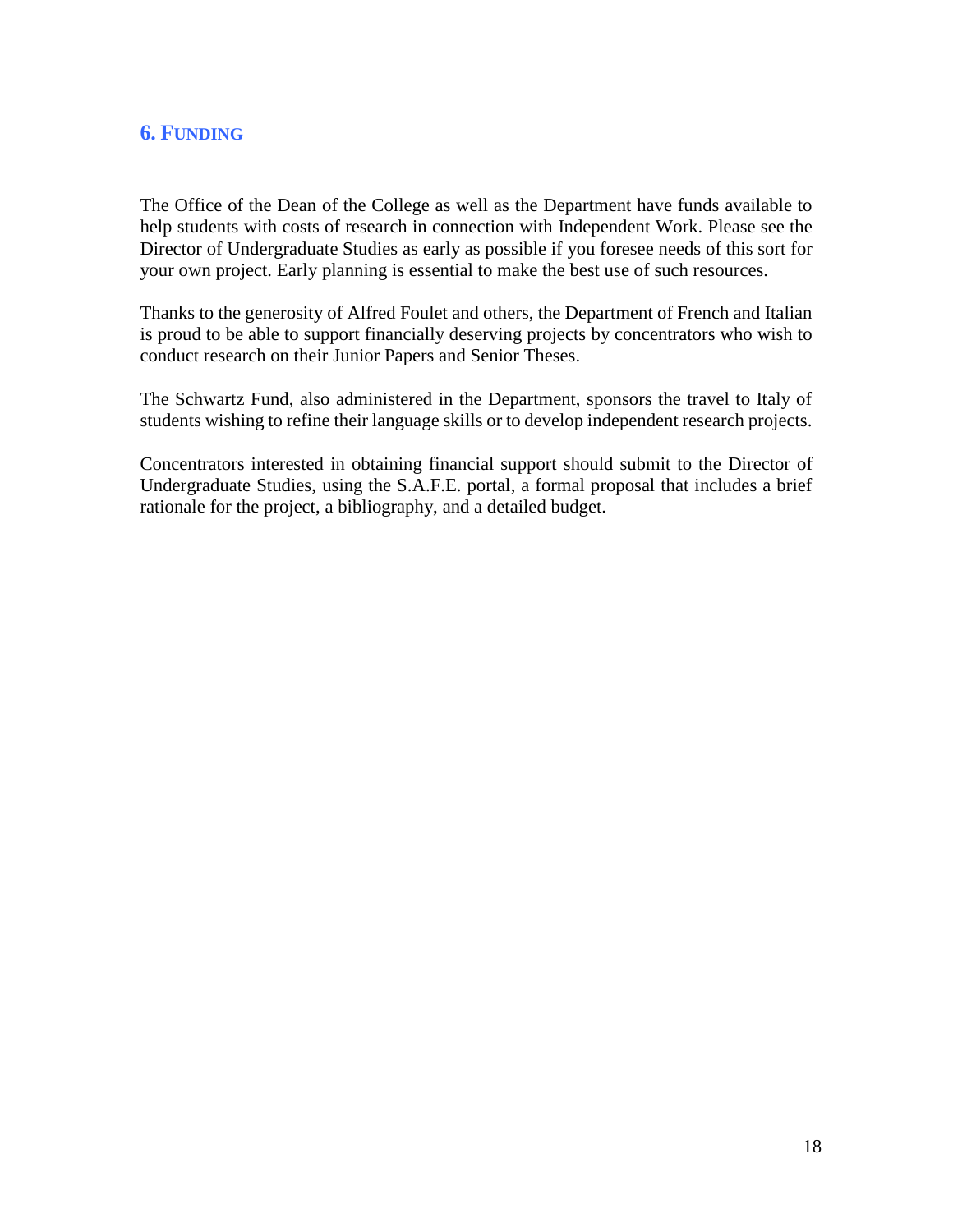# **7. OTHER ASSISTANCE**

The Department offers a wide range of opportunities for assistance in developing Independent Work. Individual Advisers and the Director of Undergraduate Studies are usually the first resource that students are invited to tap into, but there are other institutional or extra-institutional sources of help.

The Department strongly encourages its concentrators to spend as much time as they can in any country where their language(s) of concentration is (are) widely spoken. There are several ways of doing this within the four-year undergraduate degree: by study abroad for one or two semesters, by summer study abroad, and by obtaining summer work or placement abroad.

# 7.1.Junior Semester/Junior Year Abroad

Students planning to spend a semester or their whole junior year abroad should seek advice from the Director of Undergraduate Studies and from relevant faculty in choosing a suitable program of study. Further assistance may be obtained from Dean Rebecca Graves-Bayazitoglu in the Office of the Dean of the College. Departmental and University approval is required.

Grades awarded by foreign institutions for courses that are recognized in lieu of Princeton courses are not included in the computation of Departmental Honors (see Part 1, E above).

Students studying abroad for one or two semesters are not exempted from Independent Work requirements. **The responsibility for consulting with Advisers for meeting all normal deadlines lies with the student.**

An approved one-semester course of study abroad normally counts for two departmental credits. Only two study abroad courses can count as departmentals, and the grades do not factor into Honors. Students must complete the program abroad **to the standard required by the foreign institution**.

# 7.2.Summer Language Study

The Department offers one "Princeton Summer Study Abroad" program in French, in Aixen-Provence, in partnership with the IS-Institute. This intensive four-week immersion program is offered at the 207 level.

The Department also offers one "Princeton Summer Study Abroad" program in Italian, in Pisa, in partnership with the Scuola Normale Superiore. This intensive four-week immersion program is offered at the 207 level.

In addition to this program, students can select a summer course to help them advance in their studies. The Office of International Programs (OIP) has information about institutions offering summer courses. Please contact OIP if you are interested in any of these summer programs.